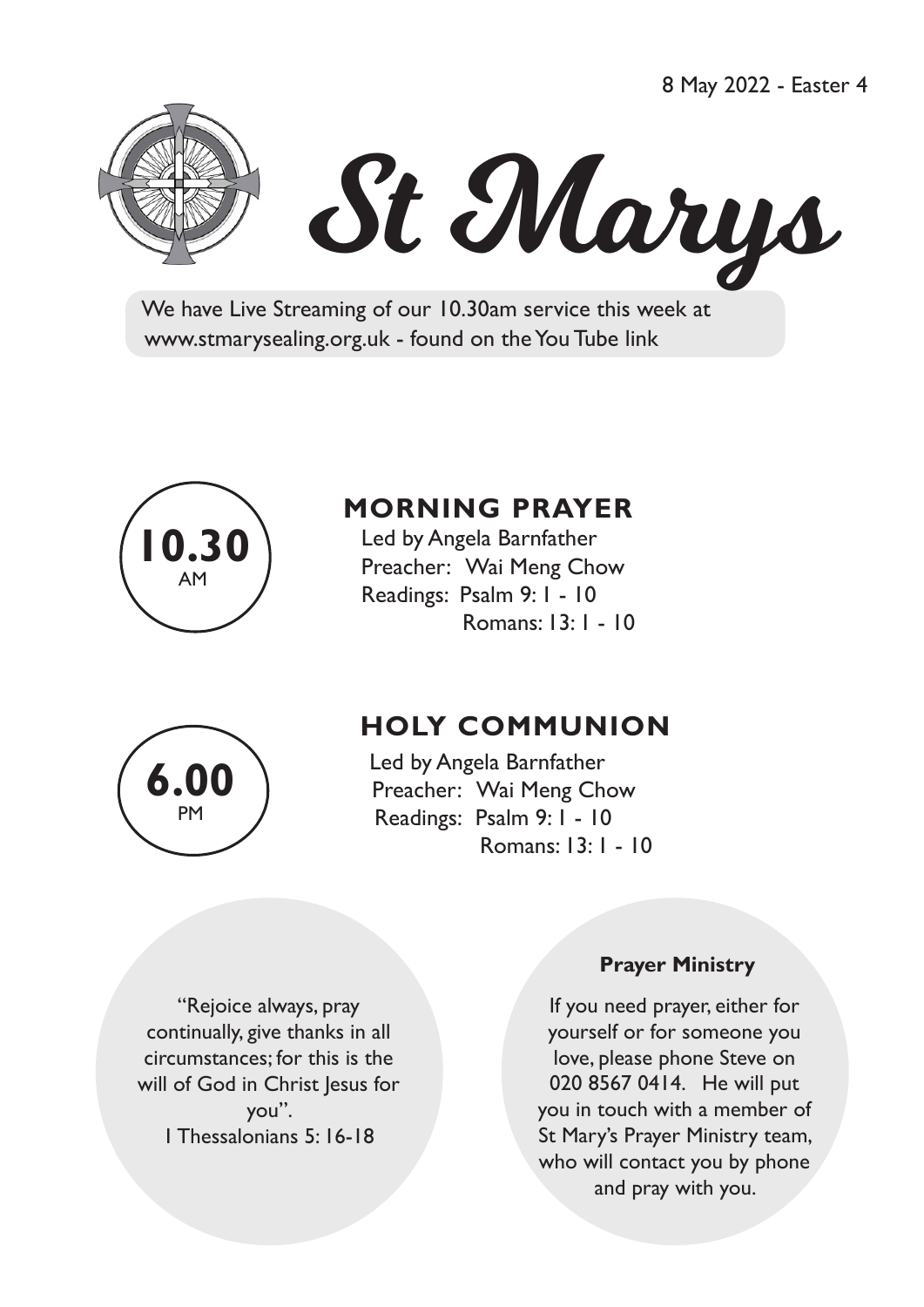## **Annual Parochial Church Meeting on Sunday 22 May.**

The APCM is an important event in the life of our Church Family involving amongst other things the election of members of the Parochial Church Council (PCC) and Churchwardens. If you are interested in going on the PCC or being able to vote for people to go on the PCC, you will need to be on the electoral roll.

The PCC is charged with "Promoting in the parish the whole mission of the Church, pastoral, evangelistic, social, and ecumenical." As Charity Trustees, PCC members working with the vicar have responsibility for ensuring St Mary's is well run, is solvent and is delivering on our God given mission. Honestly, it is not as scary as it sounds and is very rewarding. There is also the option to be part of the leadership of St Mary's by joining committees or groups reporting to the PCC.

 If you wish to find out more, please contact the PCC SecretaryWei Hei (weihei.kipling@talktalk.net)

### **The Annual Report 2021 and supporting documents for the Annual Meetings can be downloaded from the website. Paper copies** can be made available for those people who are not able to print or otherwise

read the documents.

Please e-mail or phone Jean in the office (office $@$ stmarysealing.org.uk / 020 8579 7134) if you would like a paper copy printing off for you and collect them from church on a Sunday.

The Afghanistan appeal has now reached £5,780.63 due to Gift Aid and a substantial donation. This has been sent to Tear Fund to use in Afghanistan. Thank you St. Marys.

### **Budget. Save. Spend**

Are you in control of your money, or is your money in control of you? St Mary's is running a **CAP (Christians Against Poverty) Money Course,** designed to help people gain control of their money. The course will run over three 2-hour sessions in the Polygon. The course is free and will start on Thursday 9th June at 7:30 pm, and then at the same time on the following two Thursdays, 16th and 23rd. If you would like to come on the course, please contact Steve Merrill on stephenmerrill@btinternet.com, or 07763 053119, and leave your name, contact number and email. Numbers are limited on each course.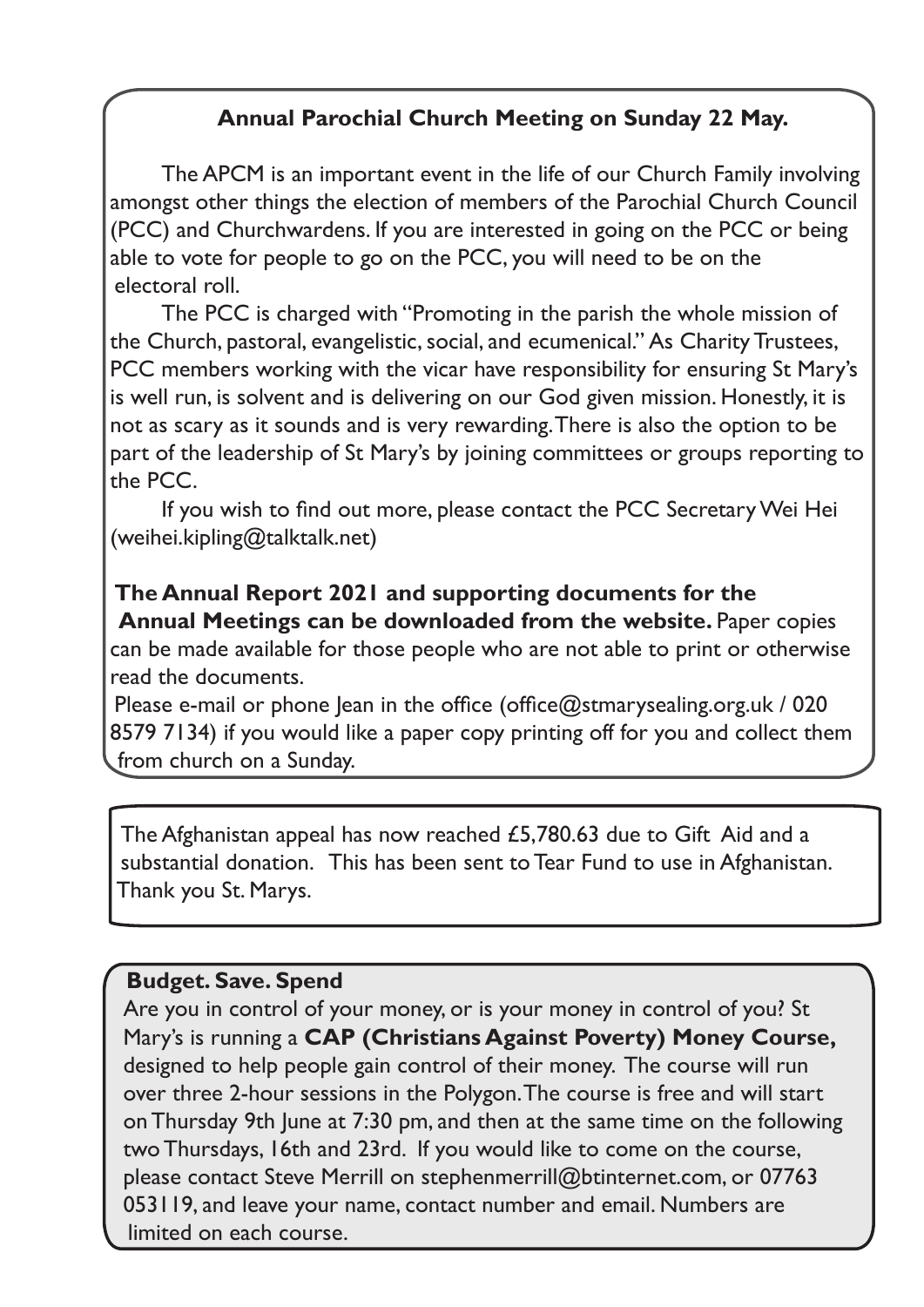

 We are seeking a new Stewardship Recorder for St. Mary's. This requires discretion, basic administration skills and being comfortable around numbers. Our stewardship recorder handles communication with Church Members regarding their Stewardship pledge forms, envelopes and direct debits. If you would like to know more please speak to David Morrow, Steve or our Church Warden's Justine or Beverley.

Ealing Churches winter night shelter, invites any helpers/volunteers to a Thanksgiving and Prayer evening on Tuesday 10th May; 7.15 – 8.45pm at Haven Green Baptist Church, Castlebar Road, Ealing W5 2UP. Join us as we share our experiences of running a new sort of shelter this year, and to pray for our guests. Please do let me know if you can come. You can email (office@ecwns.org.uk) or sendYvonne a text message on 07930 378 263. Yvonne Fletcher, ECWNS Administrator



 Christian Aid week starts on Sunday 15 May. St Stephen's church are holding a 'Concert from CORO on Sunday 22 May with tea afterwards. Free entry with all donations going to Christian Aid. Help us turn hunger into hope.

Our next weekend at the Soup Kitchen will be on Saturday 21 and Sunday 22 May. If you can offer any help please contact Angela Hailstone on 07812 807531.



The shifts are usually  $1 - 3$ ,  $3 - 5$  and  $5 - 6.30$  pm.

# **PLEASE PRAY OR GIVE THANKS FOR …**

- all those ill in body or spirit, lonely, depressed or recently bereaved.
- Viv, husband of Hazel Neaverson, still in hospital.
- Diana Kinder, recovering after a stroke, now at home.
- all couples preparing for their weddings, especially the 6 couples we are reading banns of marriage for the last time today.

 *Please let the church office know if you would like a prayer request.*